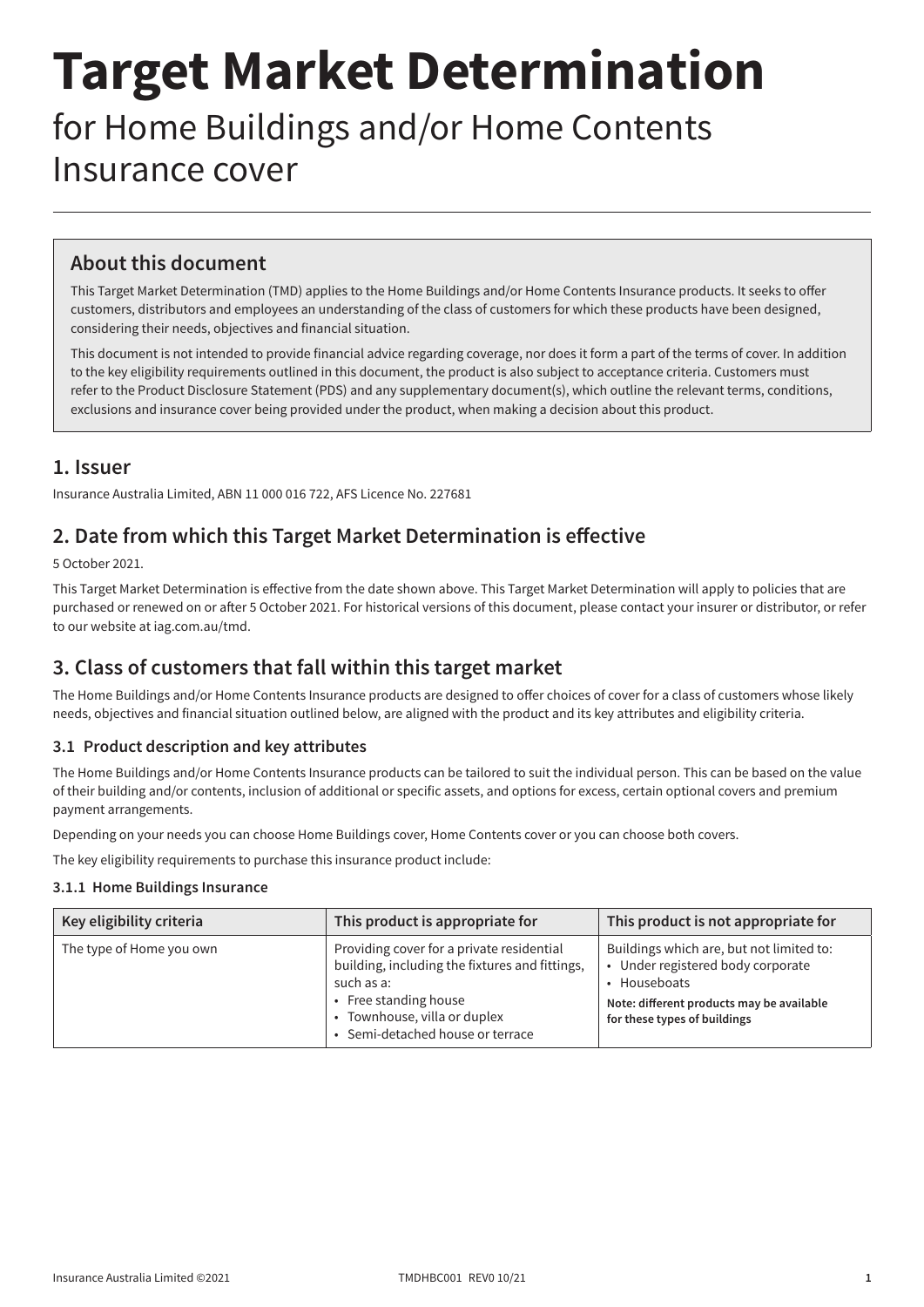| How you use the Home you own | A private residential building that is your:<br>• Primary residence, or<br>Holiday home<br>$\bullet$                                                        | The Home is a business, including but<br>not limited to:<br>• Hotels, motels, or hostels<br>• Bed & breakfast<br>• Nursing home<br>• Retirement village<br>• Boarding houses<br>• For the purposes of an exhibition<br>or display<br>• Used predominantly for commercial<br>or business reasons |
|------------------------------|-------------------------------------------------------------------------------------------------------------------------------------------------------------|-------------------------------------------------------------------------------------------------------------------------------------------------------------------------------------------------------------------------------------------------------------------------------------------------|
| The condition of your Home   | The Home meets the acceptable dwelling<br>criteria, including being:<br>• Secure<br>• Watertight<br>Structurally sound, and<br>$\bullet$<br>Well maintained | The Home fails the acceptable dwelling<br>criteria, including being:<br>• Under initial construction<br>• Under renovations that costs more than<br>specified in the PDS                                                                                                                        |

#### **3.1.2 Home Contents Insurance**

| Key eligibility criteria                                             | This product is appropriate for                                                                                                                                                                                                                                       | This product is not appropriate for                                                                                                                                                                                               |
|----------------------------------------------------------------------|-----------------------------------------------------------------------------------------------------------------------------------------------------------------------------------------------------------------------------------------------------------------------|-----------------------------------------------------------------------------------------------------------------------------------------------------------------------------------------------------------------------------------|
| The type of Home you live in as the owner<br>or as a tenant          | General Contents you own within a private<br>residence that is a:<br>• Free standing house<br>• Townhouse, villa or duplex<br>• Unit, flat or apartment<br>• Semi-detached house or terrace<br>• Retirement village or aged care facility<br>• Strata Titled property | Contents you own within, but not<br>limited to:<br>• Rental Properties that you own and rent<br>out to tenants<br>• Houseboats<br>Note: different products may be available to<br>insure contents within these types of buildings |
| The type of Contents                                                 | • We will cover household goods or<br>personal effects that you own or are<br>legally responsible for, and<br>• Are items which you or your family keep<br>in and around your Home                                                                                    | Contents listed as excluded and/or under<br>'contents that we don't insure' in the PDS<br>such as:<br>• Animals<br>• Trailers                                                                                                     |
| How you use the Home you live in as the<br>owner or as a tenant      | A private residential building that is your:<br>• Primary residence, or<br>• Holiday home                                                                                                                                                                             | The Home is a business, including but not<br>limited to:<br>• Hotels, motels, or hostels<br>• Bed & breakfast<br>• For the purposes of an exhibition<br>or display<br>• Used predominantly for commercial<br>or business reasons  |
| The condition of the Home you live in as the<br>owner or as a tenant | The Home meets the acceptable dwelling<br>criteria, including being:<br>• Secure<br>• Watertight<br>• Structurally sound, and<br>• Well maintained                                                                                                                    | The Home fails the acceptable dwelling<br>criteria, including being:<br>• Under initial construction<br>• Under renovations that costs more than<br>specified in the PDS                                                          |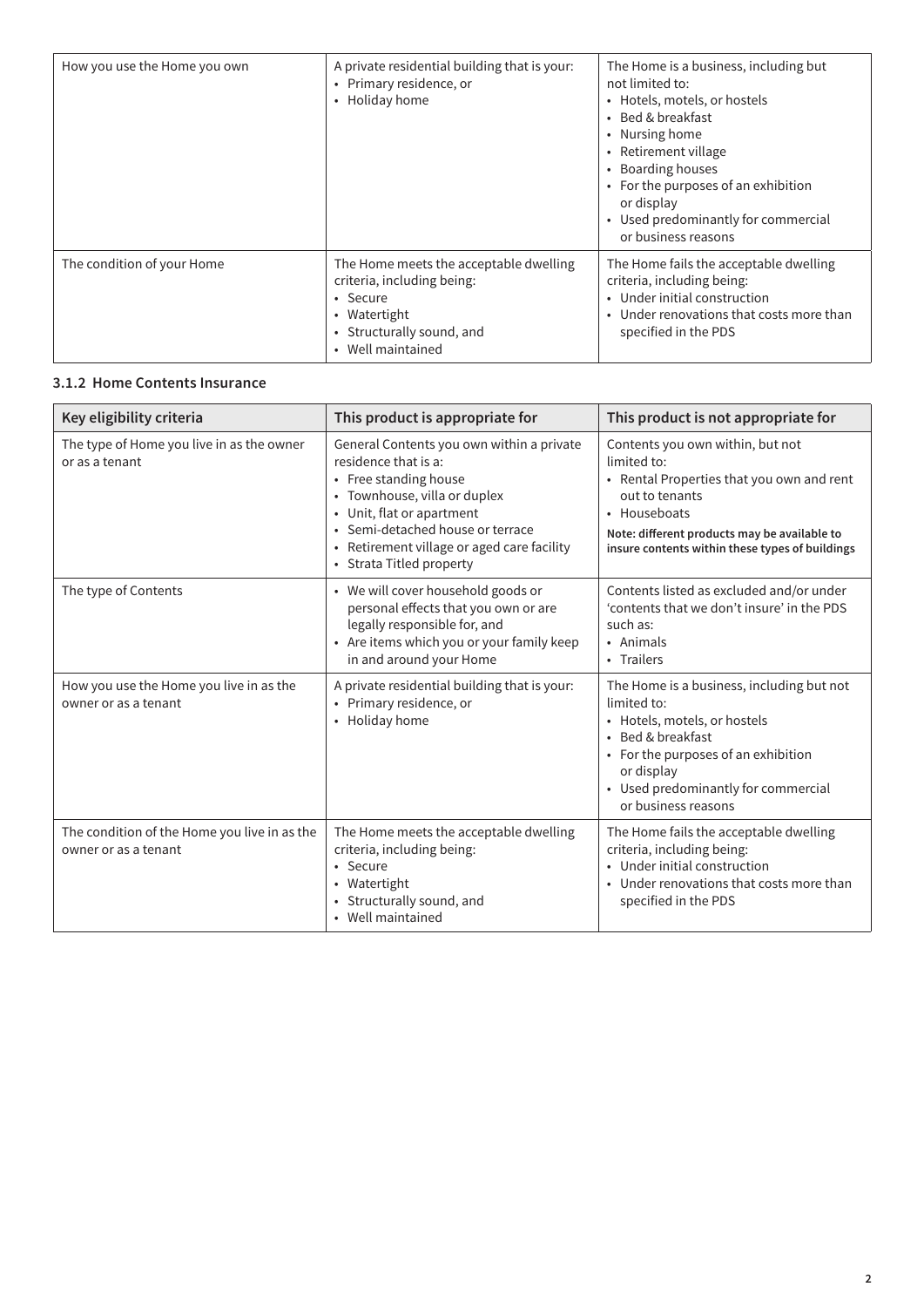## **3.2 Needs and objectives**

This product has been designed for people who require a choice of different covers as set out in the table below.

|                                                                                       | <b>Choice of cover</b>                                                                                      |                                                                                                                                                 |                                                                                             |
|---------------------------------------------------------------------------------------|-------------------------------------------------------------------------------------------------------------|-------------------------------------------------------------------------------------------------------------------------------------------------|---------------------------------------------------------------------------------------------|
| <b>Needs and objectives</b>                                                           | <b>Accidental Damage</b>                                                                                    | <b>Listed Events, Coles Home</b>                                                                                                                | Fundamentals*                                                                               |
| Level of cover                                                                        | High level of cover                                                                                         | Mid level of cover                                                                                                                              | Lowest level of cover                                                                       |
| Are seeking cover for damage<br>to your Home Buildings and/or<br>Contents             | Cover for Accidental Damage,<br><b>Accidental Loss and Listed</b><br><b>Events with Additional Benefits</b> | Cover for Listed Events with<br><b>Additional Benefits</b>                                                                                      | Cover for a restricted number<br>of Listed Events and limited<br><b>Additional Benefits</b> |
| Location of where cover is<br>provided if Contents cover<br>is chosen                 | • At your Home<br>• At your Home in the open air,<br>and<br>• Away from your Home                           | • At your Home<br>• At your Home in the open air<br>• Away from your Home for<br>limited Listed Events and at<br>locations as listed in the PDS | • At your Home, and<br>• At your Home in the open air                                       |
| Are seeking Liability cover - as<br>the property owner or occupier<br>of the property |                                                                                                             |                                                                                                                                                 |                                                                                             |
| Are seeking cover for Flood                                                           |                                                                                                             |                                                                                                                                                 |                                                                                             |
| Are seeking optional covers                                                           |                                                                                                             |                                                                                                                                                 |                                                                                             |

\*Not available for brokers

**Each PDS has specific coverage and limitations.**

## **3.3 Financial situation**

A person who is able to pay premiums in accordance with the chosen premium structure, excess, fees and government charges, having regard to personal circumstances and vulnerability or hardship considerations.

Relevant financial situation considerations include:

- Ability to potentially vary your premium by considering different levels of cover/options
- Ability to potentially vary your premium level by choosing your excess
- Ability to choose to pay your premium annually or by instalment.

## **3.4 Consistency with the target market**

The insurance product including its key attributes is likely to be consistent with the likely objectives, financial situation and needs of the class of customers in the target market, as we consider that it provides the required type of insurance cover for that class of customers. This has been determined based on an assessment of the insurance product including its key attributes. Individual customers will need to consider whether this insurance product meets their specific objectives, financial situation and needs.

## **4. How this product can be distributed and distribution conditions**

The following distribution conditions apply:

- This product is designed to be distributed by us or our distributors through the following means, where authorised:
	- Online through relevant websites
	- By contacting a branch or contact centre
	- In person (e.g. branch, agency, or premises visit)
- This product can only be issued to people where they are eligible for that cover in accordance with the application and/or acceptance/ renewal criteria that has been approved in writing by the issuer and which complies with relevant laws
- This product can only be distributed by us or distributors where we or our distributors have received training and relevant accreditation (if required) and have met annual compliance reviews.

The distribution conditions will make it likely that customers who acquire the insurance product are in the target market, as we consider that the distribution conditions are appropriate and will enable us and our distributors to direct the insurance product to the class of customers who fall within the target market set out above. This has been determined based on an assessment of the distribution conditions and the target market.